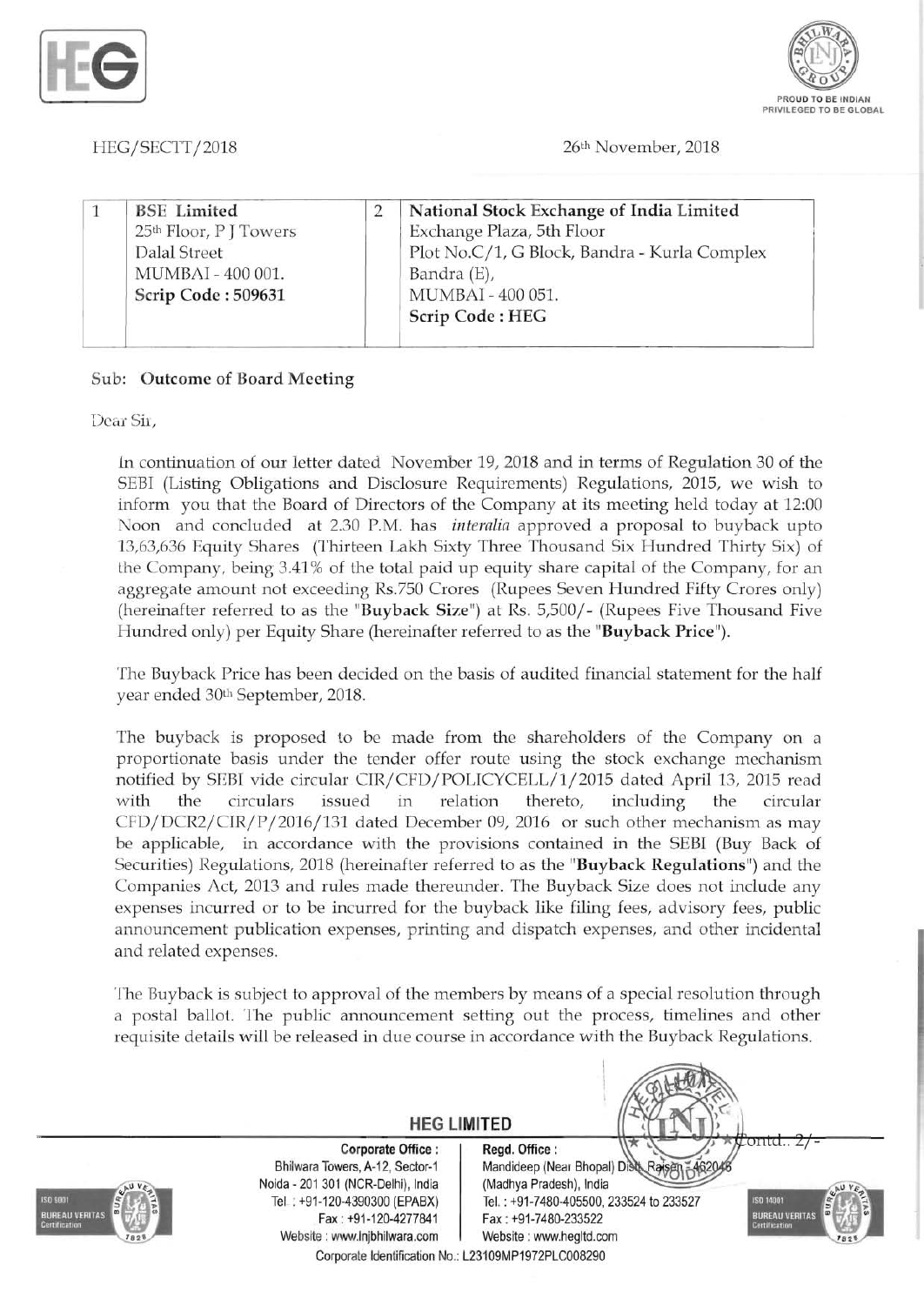



: 2:

The Board has approved the constitution of Buyback Committee of Directors & Officers of the Company with regard to buyback of equity shares of the Company.

The pre-buyback shareholding pattern as on November 23rd, 2018 is enclosed at Annexure A.

The Board has also approved the expansion plan for the Graphite Electrodes and related products detailed as under:

| S.<br>No      | Details given in terms of<br>Regulation 30 of SEBI LODR<br><b>Regulations 2015</b> | <b>Figures</b><br>80,000 TPA<br>85% to 90% |  |  |
|---------------|------------------------------------------------------------------------------------|--------------------------------------------|--|--|
| a)            | Existing capacity;                                                                 |                                            |  |  |
| b)            | Existing capacity utilization                                                      |                                            |  |  |
| $\mathcal{C}$ | Proposed capacity addition                                                         | 20,000 TPA                                 |  |  |
| d)            | Period within which the<br>proposed capacity is to be<br>added;                    | 30 Months                                  |  |  |
| $\epsilon)$   | Investment required;                                                               | Approx. 1200 Crores                        |  |  |
| f)            | Mode of financing;                                                                 | Internal accruals and debt if required.    |  |  |



Contd.. 3/

## **HEG LIMITED**



Corporate Office : <br>
Bhilwara Towers, A-12, Sector-1 Mandideep (Ne Noida - 201 301 (NCR-Delhi), India (Madhya Pradesh), India Fax: +91-120-4277841 Fax: +91-7480-233522 Website : www.lnjbhilwara.com | Website : www.hegltd.com

Mandideep (Near Bhopal) Distt. Raisen - 462046 TeL : +91-120-4390300 (EPABX) Tel. : +91-7480-405500, 233524 to 233527



Corporate Identification No . L23109MP1972PLC008290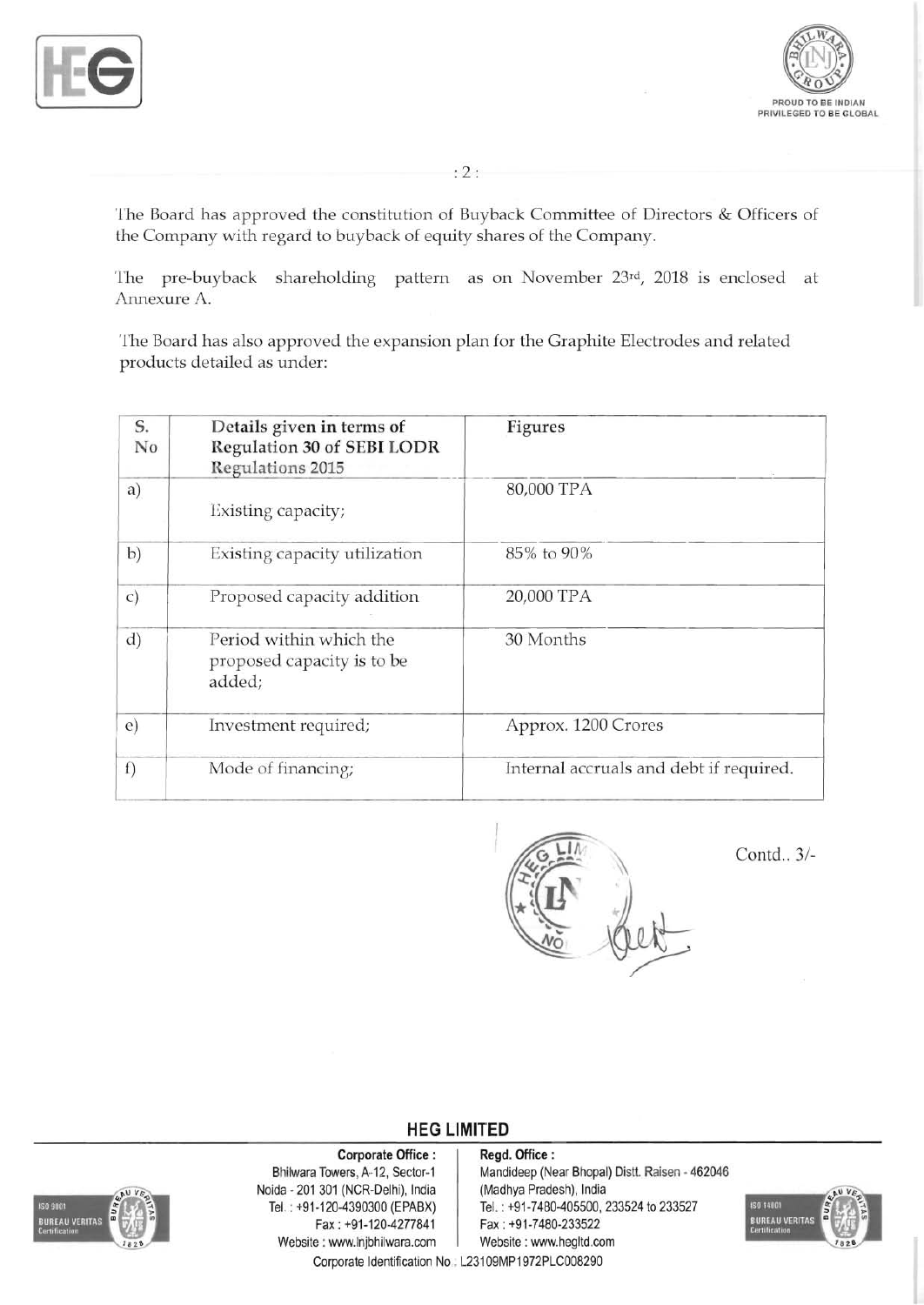



### : 3 :

| $\mathfrak{g}$ | Rationale. | 1. Structural change in the Industry,<br>boosting demand of Electrodes.               |
|----------------|------------|---------------------------------------------------------------------------------------|
|                |            | Putting a dedicated line for making<br>connecting pins, with high focus on<br>quality |
|                |            | 3. Healthy Pay back.                                                                  |

Kindly take the same on record.

Thanking you,



heg.investor@lnjbhilwara.com

CC: Central Depository Services (India) Limited 17th Floor, Phiroze Jeejeebhoy Towers Dalal Street, Fort, Mumbai - 400 001.

> National Securities Depository I.imited Trade World, 4th Floor, 'A' Wing, Trade World, Kamala Mills Compound, Senapati Bapat Marg Lower Parel MUMBAI - 400 013

MCS Share Transfer Agent Ltd F-65, 1st Floor, Okhla Industrial Area Phase - I New Delhi -110020.



Noida - 201 301 (NCR-Delhi), India (Madhya Pradesh), India<br>Tel.: +91-120-4390300 (EPABX) Tel.: +91-7480-405500, 2 Fax : +91-120-4277841 Fax: +91-7480-233522 Website : www.lnjbhilwara.com | Website : www.hegltd.com

## **HEG LIMITED**

#### Corporate Office : | Regd. Office :

Bhilwara Towers, A-12, Sector-1 | Mandideep (Near Bhopal) Distt. Raisen - 462046 Tel.: +91-7480-405500, 233524 to 233527



Corporate Identification No.: L23109MP1972PLC008290